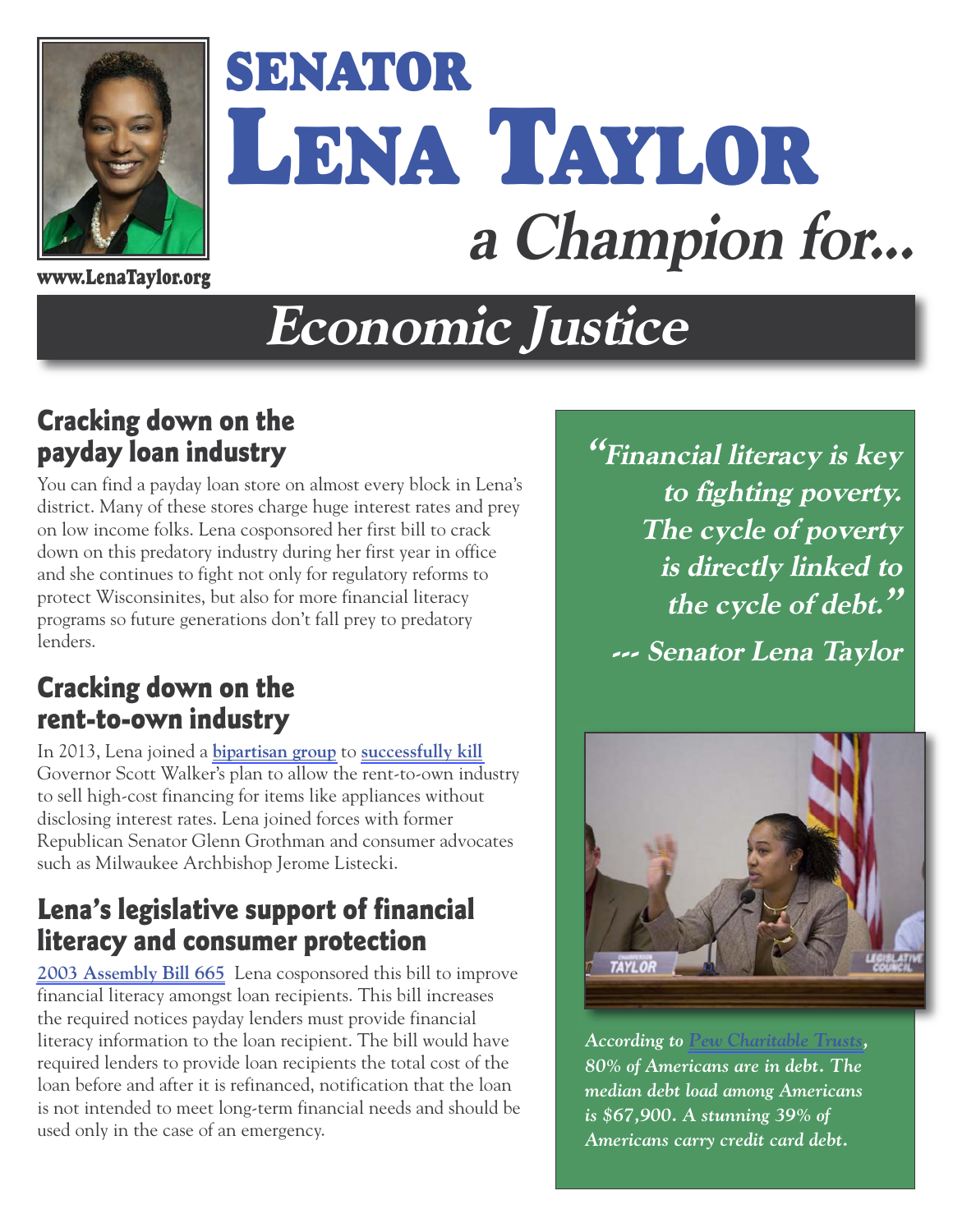**[2003 Senate Bill 345](http://docs.legis.wisconsin.gov/2003/proposals/SB345)** Lena cosponsored this bill to help crack down on the skyrocketing loan interest rates. This bill would have capped the interest of a payday loan at 5% of the total amount of the loan. The bill would have also prevented payday loans from being anything less than 30 days and would have required each loan recipient to receive a financial educational brochure produce by the state's Department of Financial Institutions.

**[2009 Assembly Bill 392](http://docs.legis.wisconsin.gov/2009/proposals/AB392)** Lena's continued her advocacy for financial literacy and consumer protection by cosponsoring this bipartisan bill. AB-392 would have capped payday loan interest rates at 36%.

**[2009 Senate Bill 530](http://docs.legis.wisconsin.gov/2009/proposals/SB530)** Lena supported SB-530 a comprehensive reform of Wisconsin's payday loan laws. The law allows local municipalities to be stricter on where these stores could operate, requires full disclosure of all fees, prohibits interest gathering on the loan after the original due date, bans motor title loans and prevents individuals from having no more than \$1,500 or 45% of their total monthly income in payday loans.

**[2009 Assembly Bill 265](http://docs.legis.wisconsin.gov/2009/proposals/AB265)** Predatory lenders prey on people knowing the check is in the mail. Often, this occurs at tax refund time in Wisconsin. Lena cosponsored AB-265, which would have cracked down on Refund Anticipation Loans.

**[2011 Senate Bill 99](http://docs.legis.wisconsin.gov/2009/proposals/SB99)** Lena reintroduced bipartisan legislation with Senator Glenn Grothman to cap the payday loan interest rate at 36% in an effort to limit the debt incurred by constituents struggling to make ends meet.

**[2009 Senate Bill 326](http://docs.legis.wisconsin.gov/2009/related/proposals/sb326)** In an effort to fight the foreclosure crisis, Lena authored this bill that would have prevented state agencies that contract with contracting with financial institutions that were exacerbating the mortgage foreclosure crisis.

**[2009 Assembly Bill 816](http://docs.legis.wisconsin.gov/2009/proposals/AB816)** Lena introduced this bill to require schools teach kids about financial literacy, particularly about mortgages and home foreclosures work.

**[2015 JFC Budget Motion #169](http://legis.wisconsin.gov/eupdates/sen04/Issue%20Papers/2015%20Motion%20169%20211k%20read%20to%20lead%20grant.pdf)** Lena supported a budget motion that would have increased funding for Read to Lead by \$211,300 per year. Read to Lead improves literacy for kids, which is necessary for financial literacy.

**[2015 JFC Budget Motion #190](http://legis.wisconsin.gov/eupdates/sen04/Issue%20Papers/2015%20Motion%20190%20100k%20literacy%20grants.pdf)** Lena authored a budget motion to create a \$50,000 per year grant program through the Department of Children and Families that would provide literacy grants that address general literacy, financial literacy and health care literacy for low literacy communities.



*Lena fought for and helped pass the first law in Wisconsin history to regulate the payday loan industry. During that debate, her and several of her Democratic colleagues were forced to vote against capping interest rates at 36%, something she has twice co-sponsored. Unfortunately, the amendment would have caused Republican backers of the bill to jump ship and the poison pill would have killed the bill. "Standing firm on ideology may have made me feel good, but it would have killed the bill and perpetuated the cycle of poverty caused by these lenders," she said.*